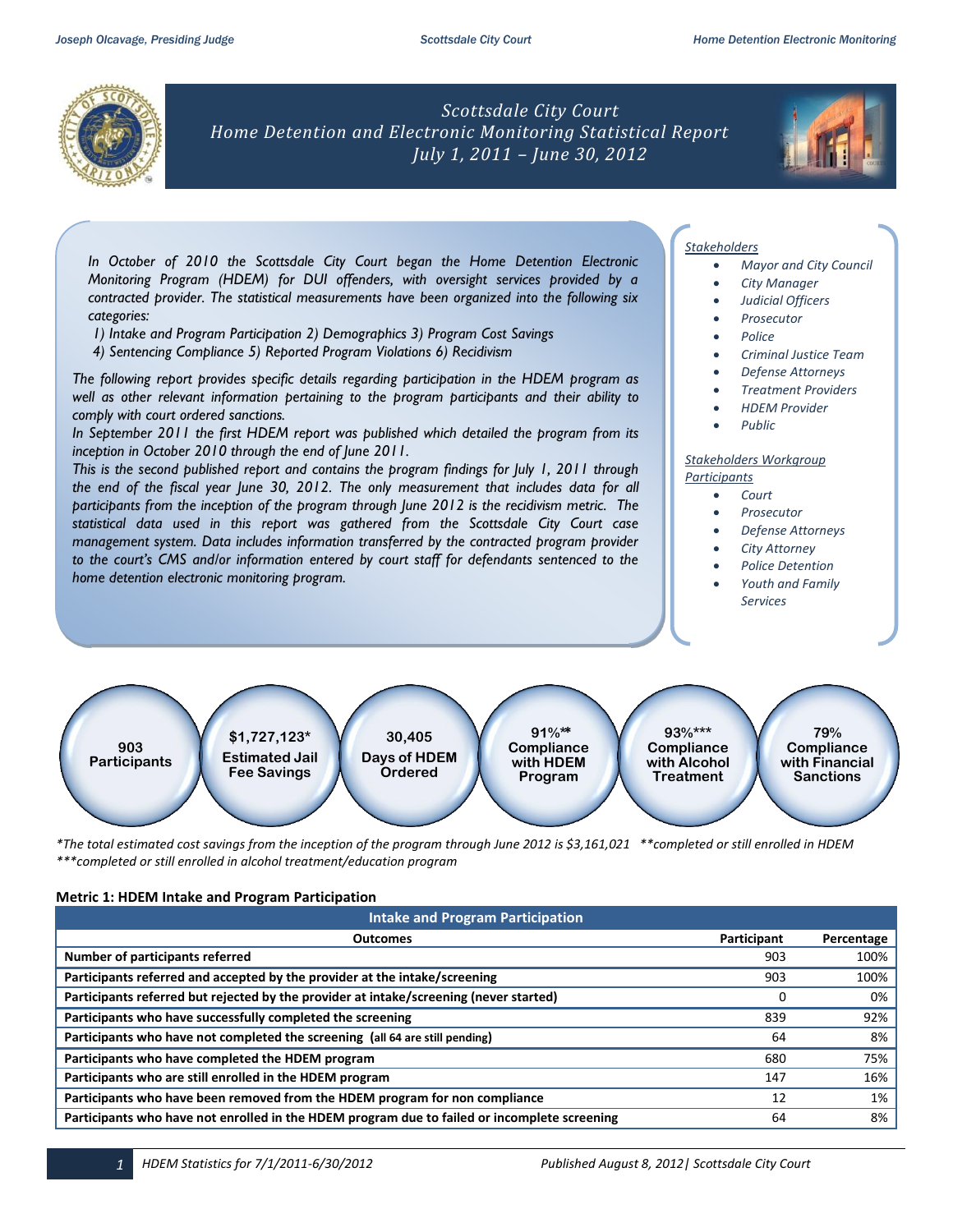# **Metric 2: Demographics (Origin, Age, Gender, Residence)**

| Origin*                           |                                                                                                    |       |              |    |    |                        |  |       |                   |               |  |
|-----------------------------------|----------------------------------------------------------------------------------------------------|-------|--------------|----|----|------------------------|--|-------|-------------------|---------------|--|
| Origin                            |                                                                                                    | White | <b>Black</b> |    |    | <b>Native American</b> |  | Asian | <b>Unknown</b>    | <b>Totals</b> |  |
| Origin of all participants        |                                                                                                    | 813   | 52           |    |    | 25                     |  | 9     | 4                 | 903           |  |
| Origin of male participants       |                                                                                                    | 513   | 37           |    |    | 15                     |  |       |                   | 573           |  |
| Origin of female participants     |                                                                                                    | 300   | 15           |    |    | 10                     |  | 4     |                   | 330           |  |
| <b>Age and Gender</b>             |                                                                                                    |       |              |    |    |                        |  |       |                   |               |  |
|                                   | 19-29<br>30-39<br>60-69<br>70-79<br>50-59<br>$80+$<br><b>Totals</b><br>40-49<br><b>Average Age</b> |       |              |    |    |                        |  |       |                   |               |  |
| Age range for all participants    | 385                                                                                                | 259   | 144          | 79 | 27 | 8                      |  | 903   | 34.6 years of age |               |  |
| Age range for male participants   | 231                                                                                                | 170   | 93           | 49 | 22 |                        |  | 573   | 35.3 years of age |               |  |
| Age range for female participants | 154                                                                                                | 89    | 51           | 30 | 5  |                        |  | 330   | 33.4 years of age |               |  |

\*The categories used to determine origin for this report are the standard categories used for the Arizona Traffic Ticket and Complaint (ATTC) and by the National Crime Information Center (NCIC). These categories are used to determine race and do not include ethnic categories. NCIC does not list Hispanic as an origin/ race category, but rather as an ethnic category. Therefore, individuals who identify themselves under the ethnic category Hispanic are included in one of the five race/origin categories listed above.

| Age, Gender, Origin              |                                                                                           |                             |                |                               |        |                                     |  |  |
|----------------------------------|-------------------------------------------------------------------------------------------|-----------------------------|----------------|-------------------------------|--------|-------------------------------------|--|--|
|                                  | Of the 903 Participants<br>Of the 330 Female Participants<br>Of the 573 Male Participants |                             |                |                               |        |                                     |  |  |
| Age of                           |                                                                                           | The % of Total Participants |                | The % of Male Participants in |        | The % of Female Participants in Age |  |  |
| <b>Participants</b>              | Total                                                                                     | in Age Range                | Male           | Age Range                     | Female | Range                               |  |  |
| 19-29                            | 385                                                                                       | 42.7%                       | 231            | 40.3%                         | 154    | 46.7%                               |  |  |
| 30-39                            | 259                                                                                       | 28.7%                       | 170            | 29.7%                         | 89     | 27.0%                               |  |  |
| 40-49                            | 144                                                                                       | 15.9%                       | 93             | 16.2%                         | 51     | 15.5%                               |  |  |
| 50-59                            | 79                                                                                        | 8.7%                        | 49             | 8.6%                          | 30     | 9.0%                                |  |  |
| 60-69                            | 27                                                                                        | 3.0%                        | 22             | 3.8%                          | 5      | 1.5%                                |  |  |
| 70 79                            | 8                                                                                         | 0.9%                        | $\overline{7}$ | 1.2%                          | 1      | 0.3%                                |  |  |
| $80+$                            | $\mathbf{1}$                                                                              | 0.1%                        | $\mathbf{1}$   | 0.2%                          | 0      | 0.0%                                |  |  |
| Number of<br><b>Participants</b> | 903                                                                                       | 100.00%                     | 573            | 100.00%                       | 330    | 100.00%                             |  |  |
| Origin of                        | <b>Total</b>                                                                              | % Total Participants        | Male           | % of Male Participants        | Female | % of Female Participants            |  |  |
| <b>Participants</b>              |                                                                                           | In Origin                   |                | in Origin                     |        | in Origin                           |  |  |
| White                            | 813                                                                                       | 90.0%                       | 513            | 89.5%                         | 300    | 91.0%                               |  |  |
| <b>Black</b>                     | 52                                                                                        | 5.8%                        | 37             | 6.5%                          | 15     | 4.5%                                |  |  |
| Native Am./ AK                   | 25                                                                                        | 2.8%                        | 15             | 2.6%                          | 10     | 3.0%                                |  |  |
| <b>Native</b>                    |                                                                                           |                             |                |                               |        |                                     |  |  |
| Asian / Pacific                  | 9                                                                                         | 1.0%                        | 5              | 0.9%                          | 4      | 1.2%                                |  |  |
| Islander                         |                                                                                           |                             |                |                               |        |                                     |  |  |
| <b>Unknown</b>                   | 4                                                                                         | 0.4%                        | 3              | 0.5%                          | 1      | 0.3%                                |  |  |
| Number of<br><b>Participants</b> | 903                                                                                       | 100.00%                     | 573            | 100.00%                       | 330    | 100.00%                             |  |  |

| <b>Residence</b>              |                |                        |                                                                                          |    |                             |                                 |                |       |                    |                |                |  |
|-------------------------------|----------------|------------------------|------------------------------------------------------------------------------------------|----|-----------------------------|---------------------------------|----------------|-------|--------------------|----------------|----------------|--|
| <b>AZ Residents 868 - 96%</b> |                |                        |                                                                                          |    |                             |                                 |                |       |                    |                |                |  |
| Anthem                        | $\overline{2}$ | 0.2%                   | <b>El Mirage</b>                                                                         | 2  | 0.2%                        | Kayenta                         | 1              | 0.1%  | <b>Queen Creek</b> | 3              | 0.3%           |  |
| Apache                        | $\overline{2}$ | 0.2%                   | <b>Flagstaff</b>                                                                         | 3  | 0.3%                        | Laveen                          | 5              | 0.6%  | Roll               |                | 0.1%           |  |
| Avondale                      | 7              | 0.8%                   | <b>Florence</b>                                                                          | 1  | 0.1%                        | <b>Litchfield Park</b>          | 3              | 0.3%  | <b>Scottsdale</b>  | 382            | 44.0%          |  |
| <b>Buckeye</b>                | 1              | 0.1%                   | <b>Fountain Hills</b>                                                                    | 10 | 1.2%                        | Maricopa                        | 1              | 0.1%  | Sun City           | 3              | 0.3%           |  |
| <b>Camp Verde</b>             | 1              | 0.1%                   | Gilbert                                                                                  | 20 | 2.3%                        | Mesa                            | 60             | 6.9%  | <b>Surprise</b>    | $\overline{2}$ | 0.2%           |  |
| Carefree                      | $\overline{2}$ | 0.2%                   | Glendale                                                                                 | 24 | 2.8%                        | <b>New River</b>                | 1              | 0.1%  | Taylor             | 1              | 0.1%           |  |
| <b>Cave Creek</b>             | 8              | 0.9%                   | Globe                                                                                    | 1  | 0.1%                        | <b>Paradise Valley</b>          | 12             | 1.4%  | Tempe              | 52             | 6.0%           |  |
| <b>Chandler</b>               | 33             | 3.8%                   | <b>Gold Canyon</b>                                                                       | 1  | 0.1%                        | Payson                          | 1              | 0.1%  | <b>Tolleson</b>    | 5              | 0.6%           |  |
| Coolidge                      | 1              | 0.1%                   | Goodyear                                                                                 | 4  | 0.5%                        | Peoria                          | 12             | 1.4%  | Tucson             | 2              | 0.2%           |  |
| Cornville                     | 1              | 0.1%                   | Guadalupe                                                                                | з  | 0.3%                        | <b>Phoenix</b>                  | 193            | 22.2% | Yuma               | 1              | 0.1%           |  |
|                               |                |                        |                                                                                          |    |                             | Other than AZ Residents 35 - 4% |                |       |                    |                |                |  |
| <b>British Columbia</b>       |                | 1                      | lowa                                                                                     | 1  |                             | Michigan                        | $\overline{2}$ |       | Pennsylvania       |                | 1              |  |
| <b>California</b>             |                | 6                      | <b>Illinois</b>                                                                          | 1  |                             | Missouri                        |                | 1     | Texas              |                | 1              |  |
| Connecticut                   |                | 1                      | Kansas                                                                                   |    | 1                           | <b>Mississippi</b>              |                | 1     | <b>Unknown</b>     |                | 11             |  |
| Florida                       |                | 3<br>$\cdots$ $\cdots$ | <b>Massachusetts</b><br>$\cdot$ $\cdot$ $\cdot$ $\cdot$<br>$\overline{u}$ $\overline{u}$ |    | 1<br>$\sim$ $  \sim$ $\sim$ | <b>Ohio</b><br>$\cdots$         |                | 1     | Washington<br>.    |                | $\overline{2}$ |  |

\* All participants completed the program in Arizona. "Other than AZ Residents" refers to participants whose permanent address is listed as a state other than Arizona, or is unknown at the time of this report.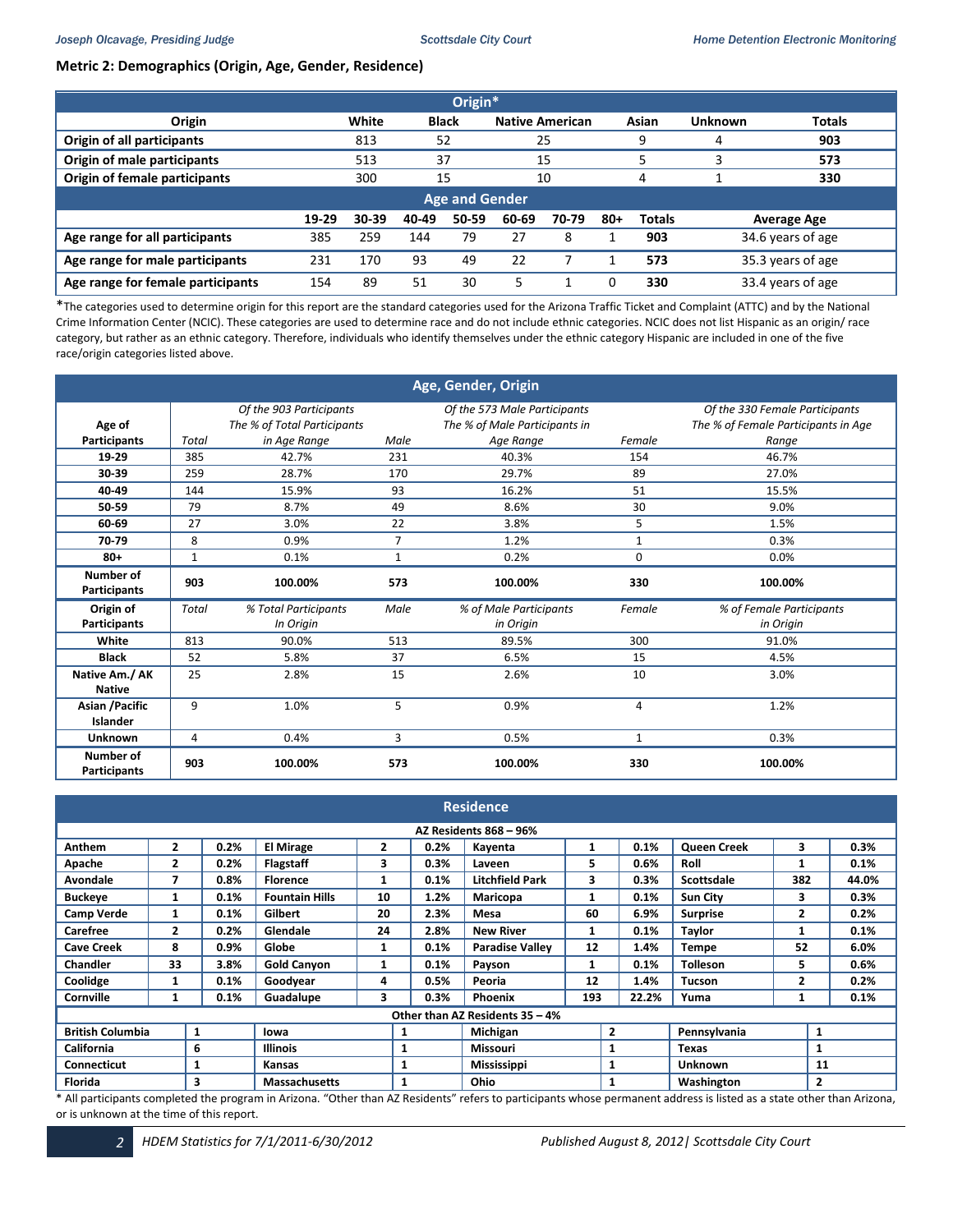## **Metric 3: Program Cost Savings**

| <b>Cost Savings</b>      |                                                             |                                         |     |                                                                                       |                                                                                         |                                                                      |                                                  |    |             |
|--------------------------|-------------------------------------------------------------|-----------------------------------------|-----|---------------------------------------------------------------------------------------|-----------------------------------------------------------------------------------------|----------------------------------------------------------------------|--------------------------------------------------|----|-------------|
| Month/Year<br>of Program | <b>Total</b><br>Number of<br><b>Participants</b><br>Ordered | <b>Total Number of</b><br>Days Ordered* |     | <b>Estimated</b><br><b>Amount of Jail Fee</b><br><b>Savings per Days</b><br>Ordered * | <b>Total Number of</b><br>Days Suspended<br>from the Program<br>for Non<br>Compliance** | <b>Estimated Jail Fees</b><br><b>Added due to Failed</b><br>Programs | <b>Final Estimated</b><br>Jail Fee<br>Savings*** |    |             |
| $Jul-11$                 | 68                                                          | 1794                                    | \$  | 119,436                                                                               | 213                                                                                     | Ś.                                                                   | 10,101                                           | Ś  | 109,335     |
| Aug-11                   | 71                                                          | 2717                                    | \$  | 147,112                                                                               | 313                                                                                     | Ś.                                                                   | 13,801                                           | \$ | 133,311     |
| $Sep-11$                 | 81                                                          | 3011                                    | Ś.  | 166,907                                                                               | 157                                                                                     | \$                                                                   | 8,473                                            | \$ | 158,434     |
| $Oct-11$                 | 84                                                          | 2709                                    | \$  | 165,427                                                                               | 119                                                                                     | \$.                                                                  | 8,806                                            | \$ | 156,621     |
| <b>Nov-11</b>            | 58                                                          | 2266                                    | \$  | 116,809                                                                               | 193                                                                                     | \$                                                                   | 9,435                                            | \$ | 07,374      |
| $Dec-11$                 | 56                                                          | 1778                                    | \$. | 101,417                                                                               | 25                                                                                      | \$                                                                   | 1,665                                            | \$ | 99,752      |
| $Jan-12$                 | 72                                                          | 2021                                    | \$  | 122,174                                                                               | 31                                                                                      | \$                                                                   | 2,294                                            | \$ | 119,880     |
| $Feb-12$                 | 86                                                          | 2517                                    | Ś.  | 162,837                                                                               | 95                                                                                      | Ś.                                                                   | 7,030                                            | \$ | 155,807     |
| $Mar-12$                 | 113                                                         | 3481                                    | \$  | 230,029                                                                               | 85                                                                                      | \$                                                                   | 5,217                                            | \$ | 224,812     |
| Apr-12                   | 77                                                          | 2962                                    | \$  | 177,637                                                                               | 93                                                                                      | \$                                                                   | 6,882                                            | Ś  | 170,755     |
| $May-12$                 | 80                                                          | 2700                                    | \$  | 170,496                                                                               | 55                                                                                      | \$                                                                   | 3,182                                            | \$ | 167,314     |
| $Jun-12$                 | 57                                                          | 2062                                    | Ś.  | 126,392                                                                               | 36                                                                                      | \$                                                                   | 2,664                                            | Ś  | 123,728     |
| <b>Totals</b>            | 903                                                         | 30,018                                  |     | \$1,806,673                                                                           | 1,415                                                                                   | \$.                                                                  | 79,550                                           |    | \$1,727,123 |

 \* The Total Numbers of Ordered Days were calculated by subtracting the number of days suspended for reasons other than non compliance from the total ordered days. The Estimated Amount of Jail Fee Savings per Ordered Days were calculated using the total number of ordered days multiplied by the current daily rate for inmate housing at the Maricopa County Jail. Whether or not the defendant would have been given the reduced rate for a second offense DUI charge was also considered.

 \*\* Numbers are current as of September 19, 2011. These days are calculated at the time of the suspension and referred back to the month they were originally sentenced. Some of these days were suspended after the time period of 10/1/10 through 6/30/11.

 \*\*\* Final Estimated Jail Fee Savings were calculated by subtracting the *Estimated Jail Fees Added due to Failed Programs* from the *Estimated Amount of Jail Fee Savings per Days Ordered.*

### **Metric 4: Sentencing Compliance (Alcohol/Drug Treatment, Community Restitution, Financial Sanctions)**

| <b>Alcohol/Drug Treatment</b>                                                     |              |                      |  |  |  |  |  |  |
|-----------------------------------------------------------------------------------|--------------|----------------------|--|--|--|--|--|--|
| <b>Outcomes</b>                                                                   | Participants | Percentage           |  |  |  |  |  |  |
| <b>Court Ordered Screening*</b>                                                   |              |                      |  |  |  |  |  |  |
| Participants ordered to complete an Alcohol Screening at the time of sentencing   | 817          | 90% of total         |  |  |  |  |  |  |
| Participants who have completed the screening                                     | 718          | 88% of those ordered |  |  |  |  |  |  |
| Participants who have not completed the screening but are compliant               | 73           | 9% of those ordered  |  |  |  |  |  |  |
| Participants who have not completed the screening and are non compliant           | 26           | 3% of those ordered  |  |  |  |  |  |  |
| <b>Court Ordered Treatment/Education*</b>                                         |              |                      |  |  |  |  |  |  |
| Participants ordered to Alcohol treatment/education**                             | 770          | 85% of total         |  |  |  |  |  |  |
| Participants who have successfully completed ordered treatment/education          | 379          | 49% of those ordered |  |  |  |  |  |  |
| Participants who have not completed treatment/education program but are compliant | 339          | 44% of those ordered |  |  |  |  |  |  |
| Participants who have not completed the treatment/education and are non compliant | 52           | 7% of those ordered  |  |  |  |  |  |  |

\*Not all HDEM participants were ordered to complete the mandatory screening and required alcohol/substance abuse treatment at the time of sentencing because proof was provided to the court that those participants had completed the screening and/or treatment prior to sentencing.

\*\* 690 were ordered to Level 1 treatment/education only; 80 were ordered to Level 2 education only. Level 1 requires min 36 hours, max 72 hours treatment/education; Level 2 requires 16 hours education.